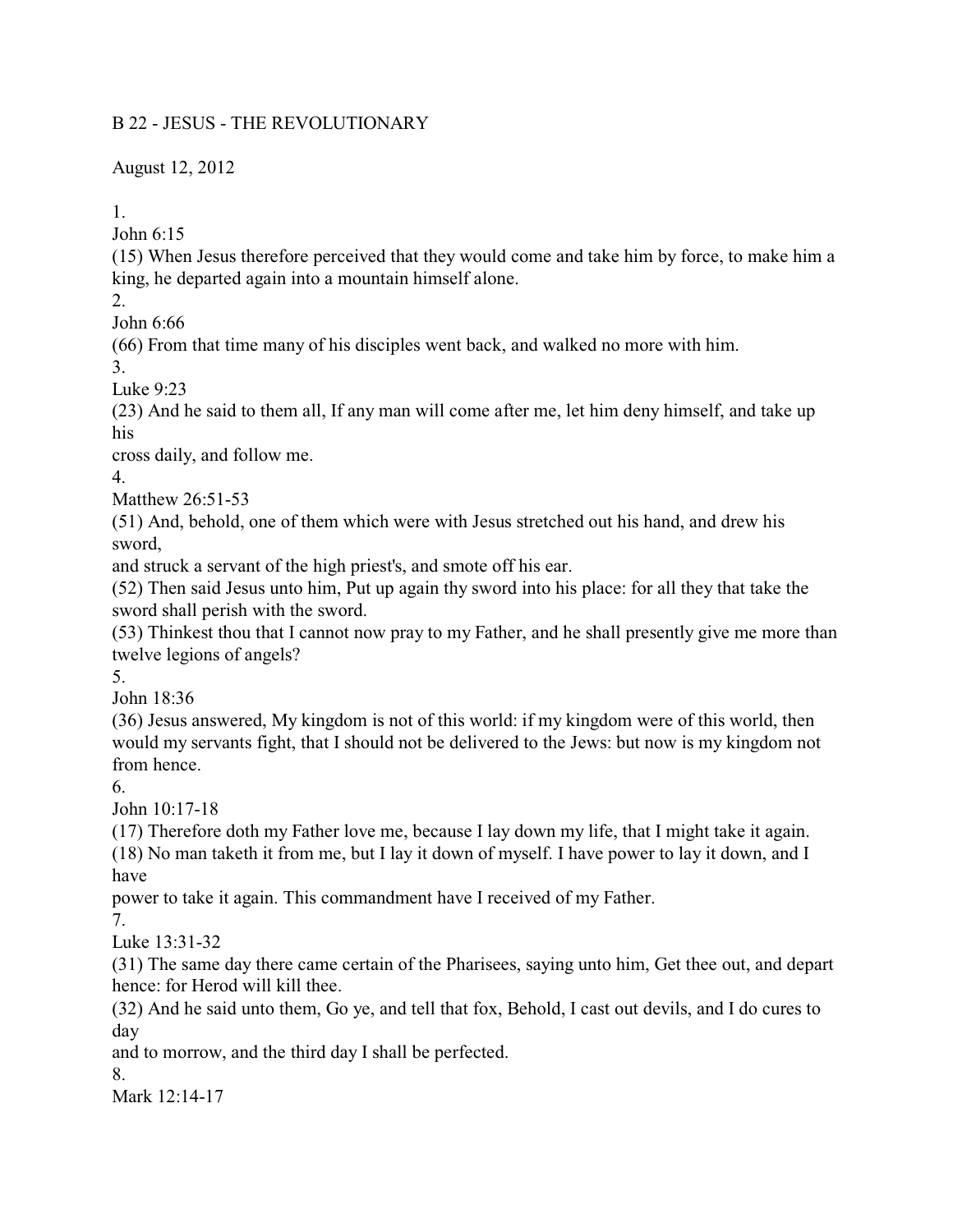(14) And when they were come, they say unto him, Master, we know that thou art true, and carest

for no man: for thou regardest not the person of men, but teachest the way of God in truth: Is it lawful to give tribute to Caesar, or not?

(15) Shall we give, or shall we not give? But he, knowing their hypocrisy, said unto them, Why tempt ye me? bring me a penny, that I may see it.

(16) And they brought it. And he saith unto them, Whose is this image and superscription? And they said unto him, Caesar's.

(17) And Jesus answering said unto them, Render to Caesar the things that are Caesar's, and to God

the things that are God's. And they marvelled at him.

9.

Matthew 17:24-27

(24) And when they were come to Capernaum, they that received tribute money came to Peter, and

said, Doth not your master pay tribute?

(25) He saith, Yes. And when he was come into the house, Jesus prevented him, saying, What thinkest thou, Simon? of whom do the kings of the earth take custom or tribute? of their own children, or of strangers?

(26) Peter saith unto him, Of strangers. Jesus saith unto him, Then are the children free.

(27) Notwithstanding, lest we should offend them, go thou to the sea, and cast an hook, and take up the fish that first cometh up; and when thou hast opened his mouth, thou shalt find a piece of money: that take, and give unto them for me and thee.

10.

Matthew 14:3-4

(3) For Herod had laid hold on John, and bound him, and put him in prison for Herodias' sake, his

brother Philip's wife.

(4) For John said unto him, It is not lawful for thee to have her.

11.

Proverbs 14:34

(34) Righteousness exalteth a nation: but sin is a reproach to any people.

12.

1 Peter 2:13-15

(13) Submit yourselves to every ordinance of man for the Lord's sake: whether it be to the king, as

supreme;

(14) Or unto governors, as unto them that are sent by him for the punishment of evildoers, and for

the praise of them that do well.

(15) For so is the will of God, that with well doing ye may put to silence the ignorance of foolish men:

13.

Acts 5:29

(29) Then Peter and the other apostles answered and said, We ought to obey God rather than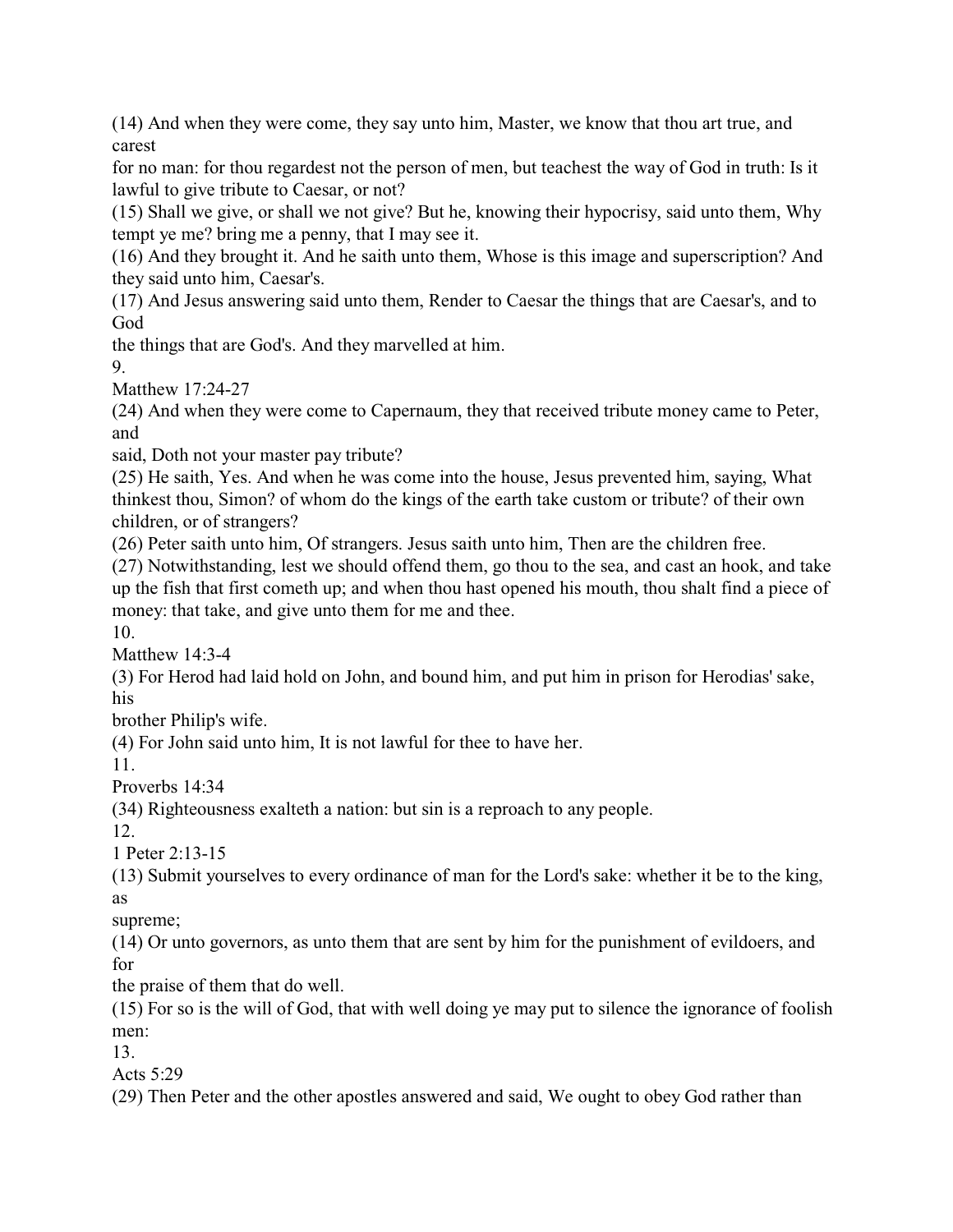men.

3

14.

Acts 25:25

(25) But when I found that he had committed nothing worthy of death, and that he himself hath appealed to Augustus, I have determined to send him.

15.

Acts 26:19-28

(19) Whereupon, O king Agrippa, I was not disobedient unto the heavenly vision:

(20) But shewed first unto them of Damascus, and at Jerusalem, and throughout all the coasts of Judaea, and then to the Gentiles, that they should repent and turn to God, and do works meet for repentance.

(21) For these causes the Jews caught me in the temple, and went about to kill me.

(22) Having therefore obtained help of God, I continue unto this day, witnessing both to small and

great, saying none other things than those which the prophets and Moses did say should come: (23) That Christ should suffer, and that he should be the first that should rise from the dead, and should shew light unto the people, and to the Gentiles.

(24) And as he thus spake for himself, Festus said with a loud voice, Paul, thou art beside thyself;

much learning doth make thee mad.

(25) But he said, I am not mad, most noble Festus; but speak forth the words of truth and soberness.

(26) For the king knoweth of these things, before whom also I speak freely: for I am persuaded that

none of these things are hidden from him; for this thing was not done in a corner.

(27) King Agrippa, believest thou the prophets? I know that thou believest.

(28) Then Agrippa said unto Paul, Almost thou persuadest me to be a Christian.

16.

John 2:17

(17) And his disciples remembered that it was written, The zeal of thine house hath eaten me up. 17.

Luke 9:24

(24) For whosoever will save his life shall lose it: but whosoever will lose his life for my sake, the

same shall save it.

18.

Matthew 10:37

(37) He that loveth father or mother more than me is not worthy of me: and he that loveth son or daughter more than me is not worthy of me.

19.

Matthew 10.28

(28) And fear not them which kill the body, but are not able to kill the soul: but rather fear him which is able to destroy both soul and body in hell.

20.